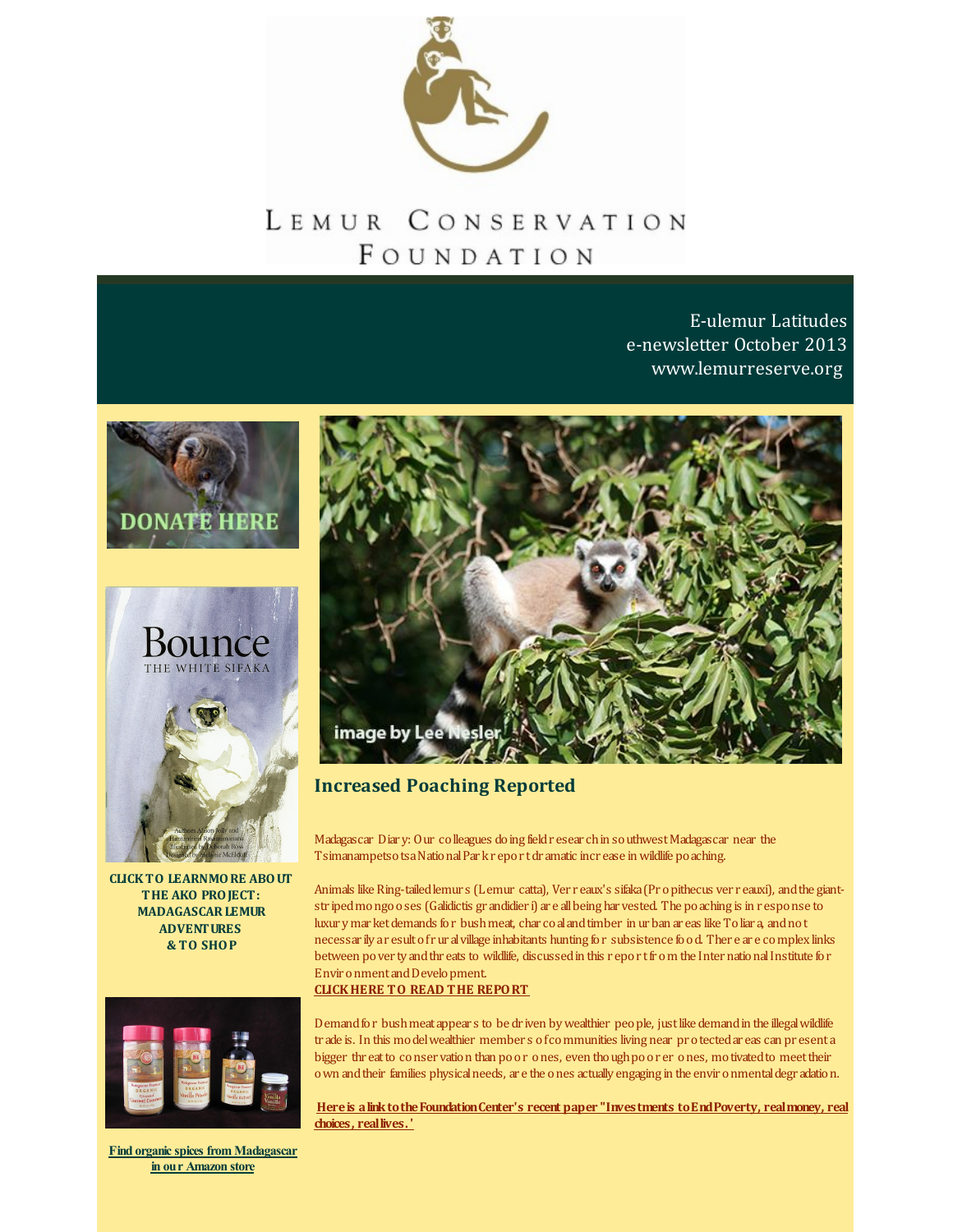

**CLICK HERE TO READ MORE about strategies to save lemurs from extinction in the IUCN's report: 'LEMURS OF [MADAGASCAR](http://r20.rs6.net/tn.jsp?f=001VU7FjSqVIHHyNHIS4ES1UkQRrUplQWDHa_nEf6d93wl7A5IjVMx7aQggVFEs3h8uB2t-nsI8zZD7AmI6QL5QFgJPzbngsrDq-f8kFi01Oqixje0hzKkfcUnnsVxGdjcV8a2ayXAlX8S0oP1sVAjAyK8ZAkRhHeQA8NTyNF6i4xnEbznd-Qa6D_HhiU4kFAWDS4CLqu6rtPk55g2vYohzKXo4FB_46o8aY7_xG0Ybr27XvSJbWc-U284v4JmRWCF5&c=&ch=) - A Strategy For Their Conservation 2013-2016'**